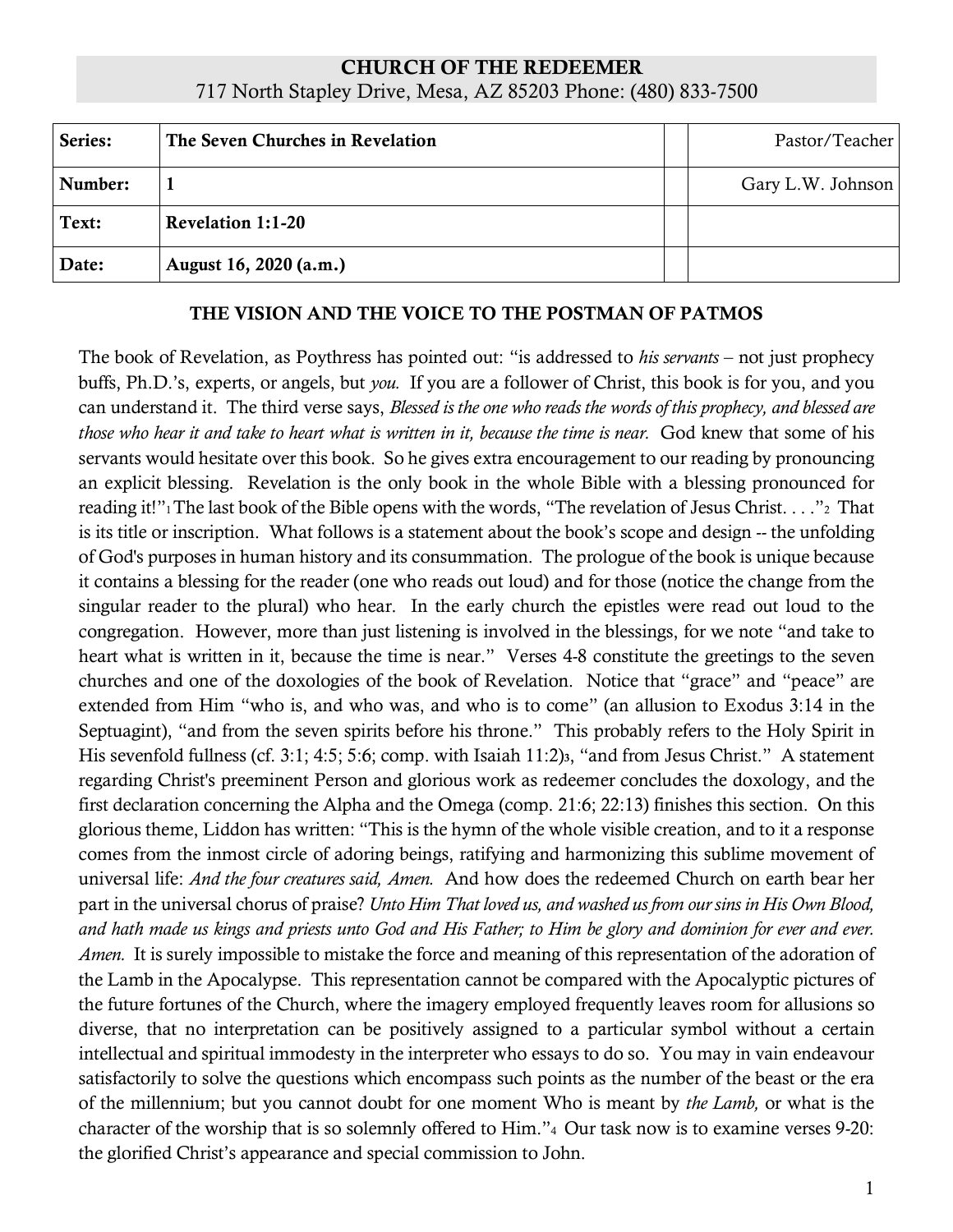- I. *THE RECIPIENT OF THE REVELATION.* The writer identifies himself again (1:1) in verse 9. That this John is the same John who wrote the Gospel of John and the three epistles that likewise bear his name is widely accepted by evangelical scholarship.5 The fact that he does not call himself an apostle is in harmony with his reticent style, as evidenced in his Gospel (John 21:20). His only badge of identification is that he is "your brother and companion in the suffering and kingdom and patient endurance that are ours in Jesus."
	- A. *His Location.* John was on the island called Patmos in the Aegean Sea. This little 5 by 8 mile pile of rocks sets about 35 miles over the coast of Asia Minor (Turkey). As the crow flies, it is about 60 miles southwest of Ephesus. Ancient tradition states that John, the last of the Apostles, was banished to the penal colony of Patmos by the Roman Caesar Domitian. Verse 10 tells us why.
	- B. *The Time.* We cannot give an exact calendar date, but John declares that the vision came to him "on the Lord's Day"<sup>6</sup> while he was "in the Spirit," an expression not to be confused with Paul's language in Romans 8:9. By this, John refers to an experience much like that which Paul describes in 2 Corinthians 12:2 (cf. also Revelation 4:2; 17:3; 21:10).
- II. *THE REVELATOR: THE GLORIFIED CHRIST.* Having given his circumstances, John now details the substance of the revelation by first describing the VOICE and then the Person in the VISION.
	- A. *The Voice.* The voice was heard behind him. It was like a trumpet, that is, loud and clear. This is the voice of Christ, not the angel mentioned in verse 1. In verse 15 the voice "was like the sound of rushing water," literally a voice of many waters. The thought is of "the deep, awe-inspiring sound of masses of moving waters (cf. 14:2; 19:6; Daniel 10:6 in the Septuagint)."7
	- B. *The Vision.* In it, John saw the ascended Lord of the Church who is walking among the seven golden lampstands. His appearance is envisioned under the following symbols.
		- 1. Long Robe with Golden Sash -- The robe was worn by both Prophet (Zechariah 3:4) and Priest (Exodus 28:4; 39:29). The sash is like that described in Daniel 10:5 which rounds out the three-fold offices of Christ of Prophet, Priest and King.
		- 2. His Head and His Hair -- They are white "like wool, as white as snow." This speaks of more than just purity. "This is not meant to represent Jesus' sinfulness or his holiness, but his deity. Christ shares this feature with God the Father himself (Daniel 7:9), whose raiment is white as snow and the hair of his head like pure wool. In Daniel, these features belong to the *ancient of days.* John used them to show that Christ shares eternal existence with the Father."<sup>8</sup>
		- 3. His Eyes -- His eyes "were like blazing fire" (cf. Daniel 10:6). Fire is everywhere in Scripture a symbolism of Divine anger (comp. Genesis 19:24; Isaiah 9:18,19; 10:17; 30:27; Ezekiel 38:19,22; Daniel 7:9; II Thessalonians 1:8; Hebrews 10:27; 12:29; Revelation 11:5; 20:9). His eyes are the eyes of Omniscience -- comp. 19:12.
		- 4. His Feet -- His feet were like "bronze glowing in a furnace." J.A. Seiss writes that this "presents an image of pureness which is terrible. And upon these feet of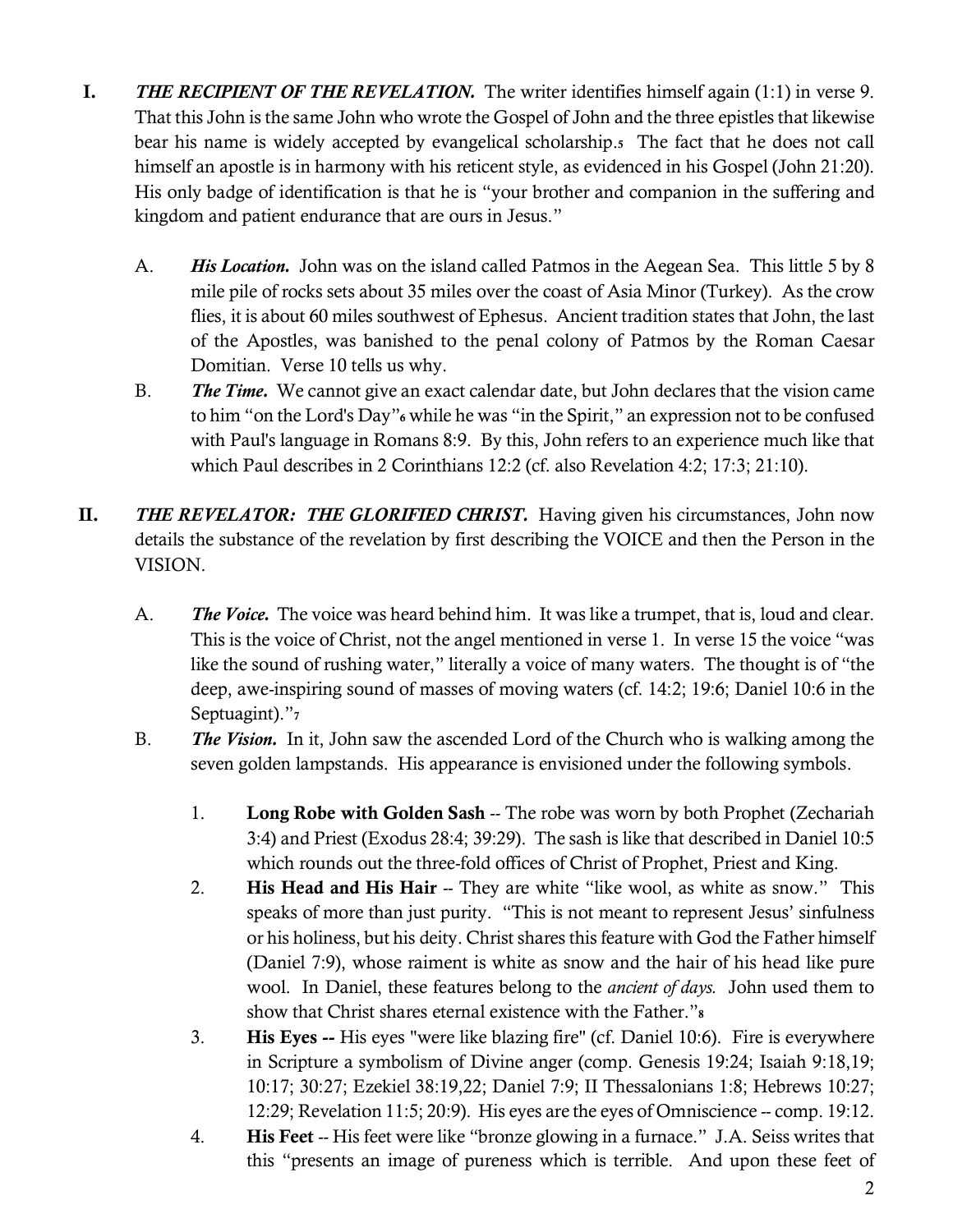dreadful holiness that our Lord walks among the churches, and shall tread down all abominations, and crush Antichrist and Satan, and all who unhappily set aside his authority and his claims."<sup>9</sup>

- 5. His Voice "like the sound of mighty waters."
- 6. In His Right Hand "he held seven stars" (cf. verse 20).
- 7. Out of His mouth "a sharp double-edged sword" (comp. Hebrews 4:12 and Revelation 19:5). By His Word He commands and it is done; He speaks and it is so.
- 8. His Face "like the shining of the sun in all its brilliance;" the eternal glory of Christ, a glimpse of this glory was seen by John before (Luke 9:28-32; comp. 2 Peter 1:17-18).

Dennis Johnson comments: "Jesus reveals himself to John in the language of prophetic symbolism, not in a literal description of his resurrection body as he now sits at God's right hand. We are not to think that the glorified body in which Jesus ascended to heaven now has a sword in place of a tongue, snowwhite hair, or a face so overpowering with physical light that it cannot be viewed with joy by the pure in heart (see Matt. 5:8; Rev. 22:4). The symbols seen by John in the vision reveal not what Jesus looks like but what he is like – his identity as the searcher of hearts, full of consuming holiness and boundless wisdom, the perfect priest standing for his people before the Father, the perfect king defending them against the devil by his invincible Word. Revelation's visions show us how things are, not how they look to the physical eye."<sup>10</sup> Trench, in his masterful study, carefully notes: "This description of the glorified Lord, which has now been brought to a conclusion, sublime as a purely mental conception, but intolerable, if we give it an outward form and expression, and picture Him to ourselves or to others with this sword proceeding from his mouth, these feet as glowing brass, this hair white as wool, and the rest, may suggest a few reflections on the apocalyptic, and generally the Hebrew symbolism, and on the very significant relations of difference and opposition in which it stands to the Greek. Religion and Art for the Greek ran into one another with no very signal preponderance of the claims of the former over the latter. Even in his religious symbolism the sense of beauty, of form, of proportion, overrules every other, and must at all costs find its satisfaction; so that the first necessity of the symbol is that it shall not affront, that it shall satisfy rather, the aesthetic sense. Rather than it should offend this, it would be moulded and modified even to the serious injury of the idea of which it was intended to be the exponent. But with the Hebrew symbolism it is altogether different. The first necessity there is that the symbol should set forth truly and fully the religious idea of which it is intended to be the vehicle. Thus the New Jerusalem *lieth foursquare; the length and the breadth and the height of it are equal* (Rev. 21:16). A city, constituting thus a perfect cube, is simply inconceivable to us; but the divine Seer did not care that we should conceive it; he was only careful to express the fact that this was a City which should never be moved; and of this fact the tetragon was the aptest symbol. In the present, as in so many other cases, how the idea would appear when it clothed itself in an outward form and shape, whether it could clothe itself in this at all, and, if it could, whether it would find favour and allowance at the bar of taste, as satisfying the conditions of beauty, this all was a secondary consideration. Nay, we may affirm that this was not a consideration at all; for indeed, with the one exception of the Cherubim, there was no intention that the symbol should embody itself outwardly, but rather that it should remain ever and only a purely mental conception, the unembodied sign of an idea – I may observe, by the way, that no skill of delineation can make the Cherubim themselves other than unsightly objects to the eye. Thus in this